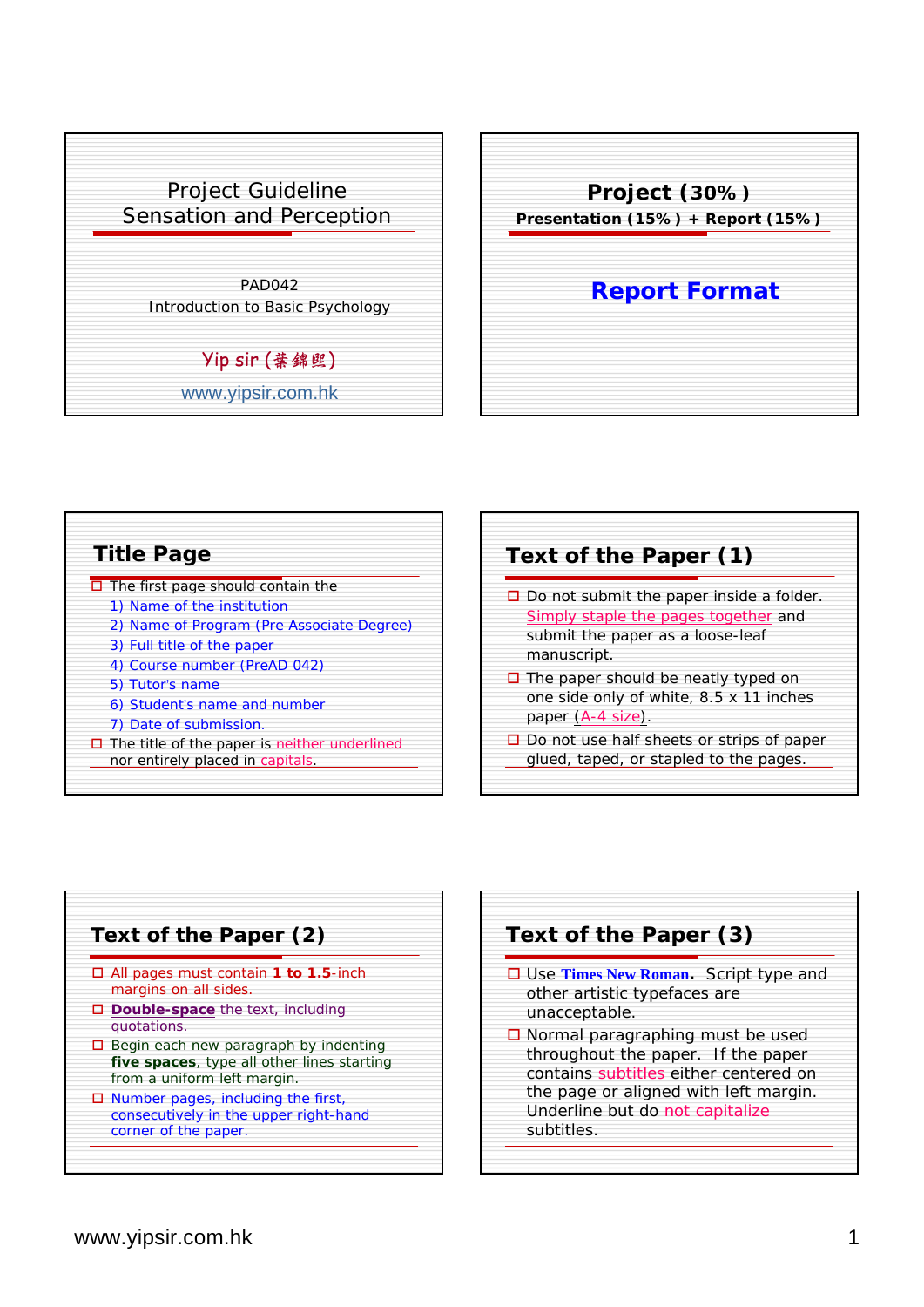

| <b>Citation in text and</b><br><b>Reference list</b> |  |
|------------------------------------------------------|--|
|                                                      |  |
|                                                      |  |



| APA format                                                                                                                                                           |
|----------------------------------------------------------------------------------------------------------------------------------------------------------------------|
| ■ If cross-referencing:<br>$\Box$ Individuals are active learners and<br>have an innate need to adapt to the<br>environment (Piaget, 1956, cited in<br>Hanna, 2000). |
| $\Box$ Piaget (1956, cited in Hanna, 2000)<br>suggested that individuals are active<br>learners and have an innate need to<br>adapt to the environment.              |



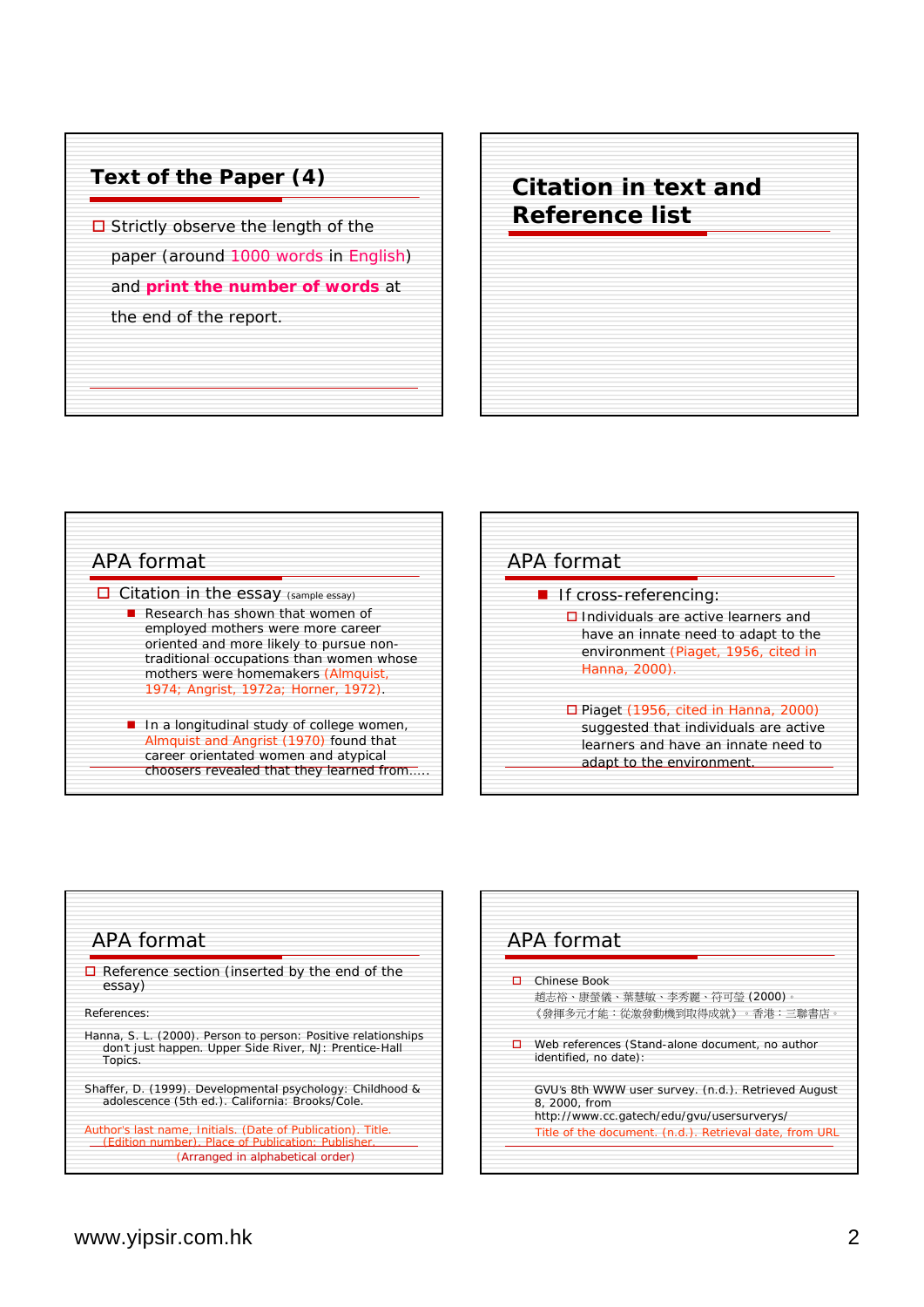



# **Introduction**

- What is the topic of your presentation?
- How is this topic related to psychology?

## **Theory**

- What is the general theory of your group's topic?
	- $\Box$  e.g. classical conditioning, operant conditioning, social learning, perceptual organization, etc.)
- When is this theory discovered?
- Who discovered this theory?
- How was this theory discovered?

### **Topic of Specific Interest: Research/Experiment**

- $\blacksquare$  Inside this big topic, what is the specific topic that your group is interested in?
	- $\Box$  (reinforcement schedules, perceptual organization, observational learning, Carl Rogers' client-centred approach)
- Why is your group interested in this specific topic?

#### 7, 2

- What research and experiments had been done on this specific topic?
- What results were found?
- Anything interesting to share about this topic?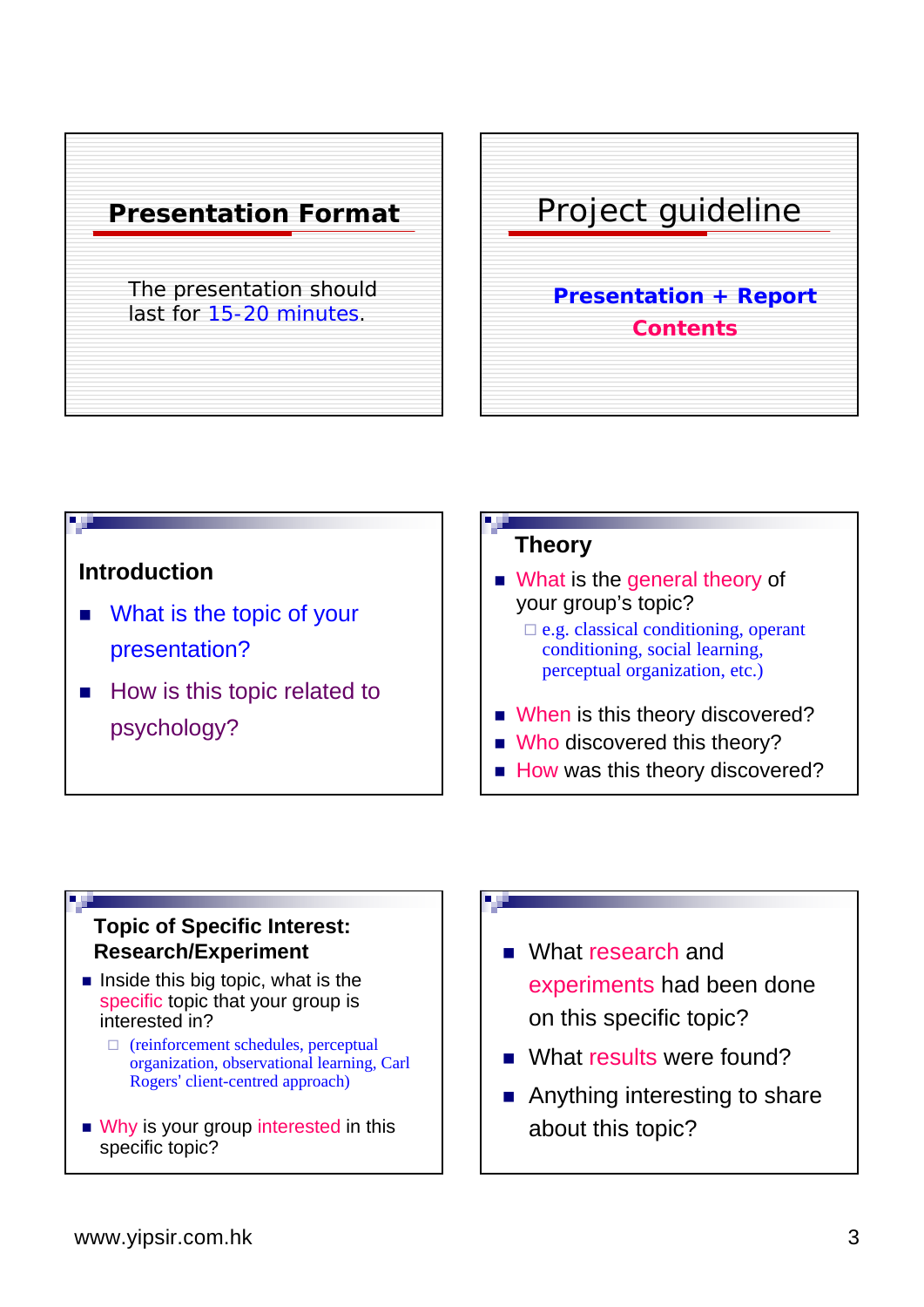## **Application of your topic in daily life**

 $\blacksquare$  How is this specific topic applied in our daily life?

**For example:**

- **Effects of reinforcement schedules on our everyday lives.**
- **The relationship between perceptual organization and everyday experiences**
- **Ways to enhance our personal development using the Carl Rogers' approach.)**

### **Conclusion**

- What has your group learned in this project?
- Has it changed any of your behaviors or views?
- If you have to do further research or experiment on this topic, what would you do? How would you do it?

(recommendations)

Difference between Sensation and Perception

#### **Sensation** 知覺 **/** 感覺**:**

The process of\_\_\_\_\_\_\_\_\_*,* and transmitting messages from the outside world to the brain.

#### **Perception** 看法 **/** 察覺**:**

The process of organizing and *\_\_\_\_\_\_\_\_\_\_\_* information received from the outside world.

#### **Sensation:**

The process of receiving*,* and transmitting messages from the outside world to the brain.

#### **Perception:**

The process of organizing and interpreting information received from the outside world.

 $23$ 

### What's the difference between emotion情緒 and feeling感覺?

#### **Feeling**

External stimulus  $\rightarrow$  universal physcial response, e.g. hot, cold, hungry, tired, physical pain...

#### Emotion

External stimulus → experience association + cognitive appraisal  $\rightarrow$  response, e.g. angry, happy, hostile, sad...

22